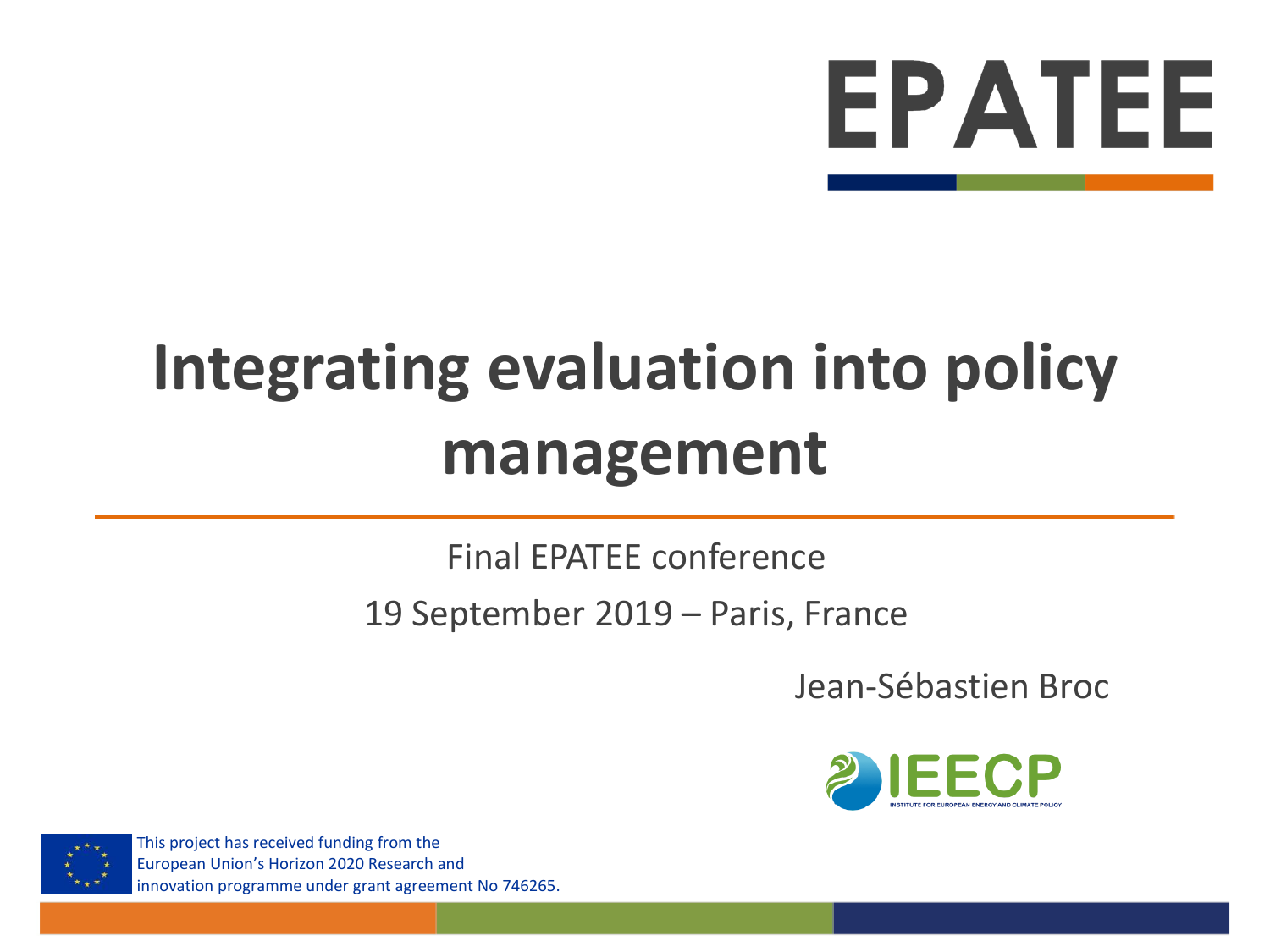

**What can happen if…**





REMEMBER MRE INFORMATION IS USEFUL ONLY IF IT IS USED!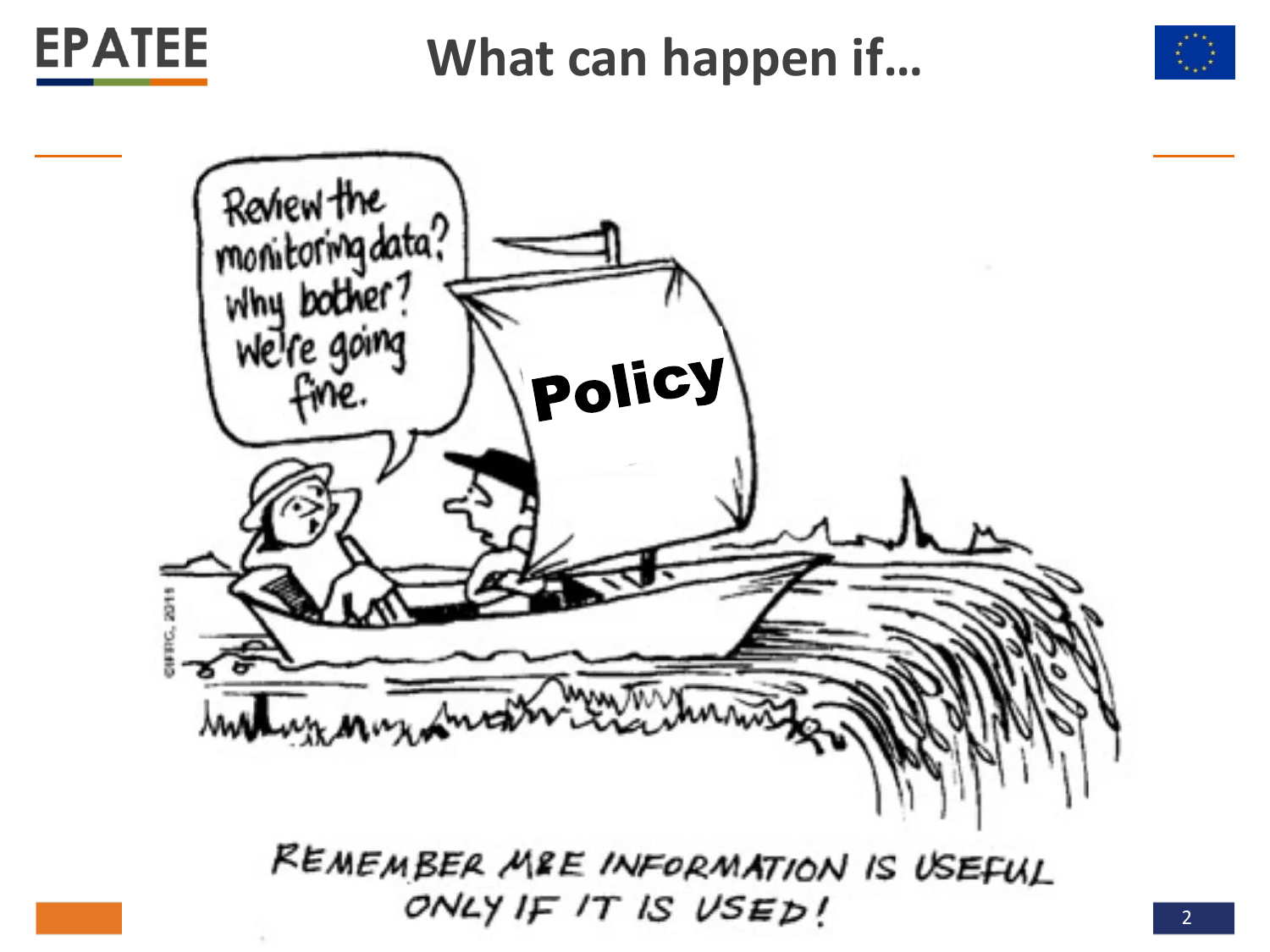

#### **Evaluation & the policy cycle: what stakeholders say**



*"Through evaluation we can address several issues in the policy cycle, such as how a policy has been implemented, who, how and why has it been affected, if savings have been achieved and determine where it needs to be adapted, continued or ended."*

*"Evaluation should follow the whole policy cycle and be used in the planning as well as in the controlling (results) of the policy. Systems that incorporate this comprehensive approach seem to be more successful."*

*"During the design of a policy, an evaluation advisor should be present to ensure a good ex-post evaluation (e.g. if the data collection is not well designed it is somewhat very difficult to evaluate the policy or at a large cost - which is somehow the reason for a lack of evaluation), the design should be 'evaluation-friendly' ."*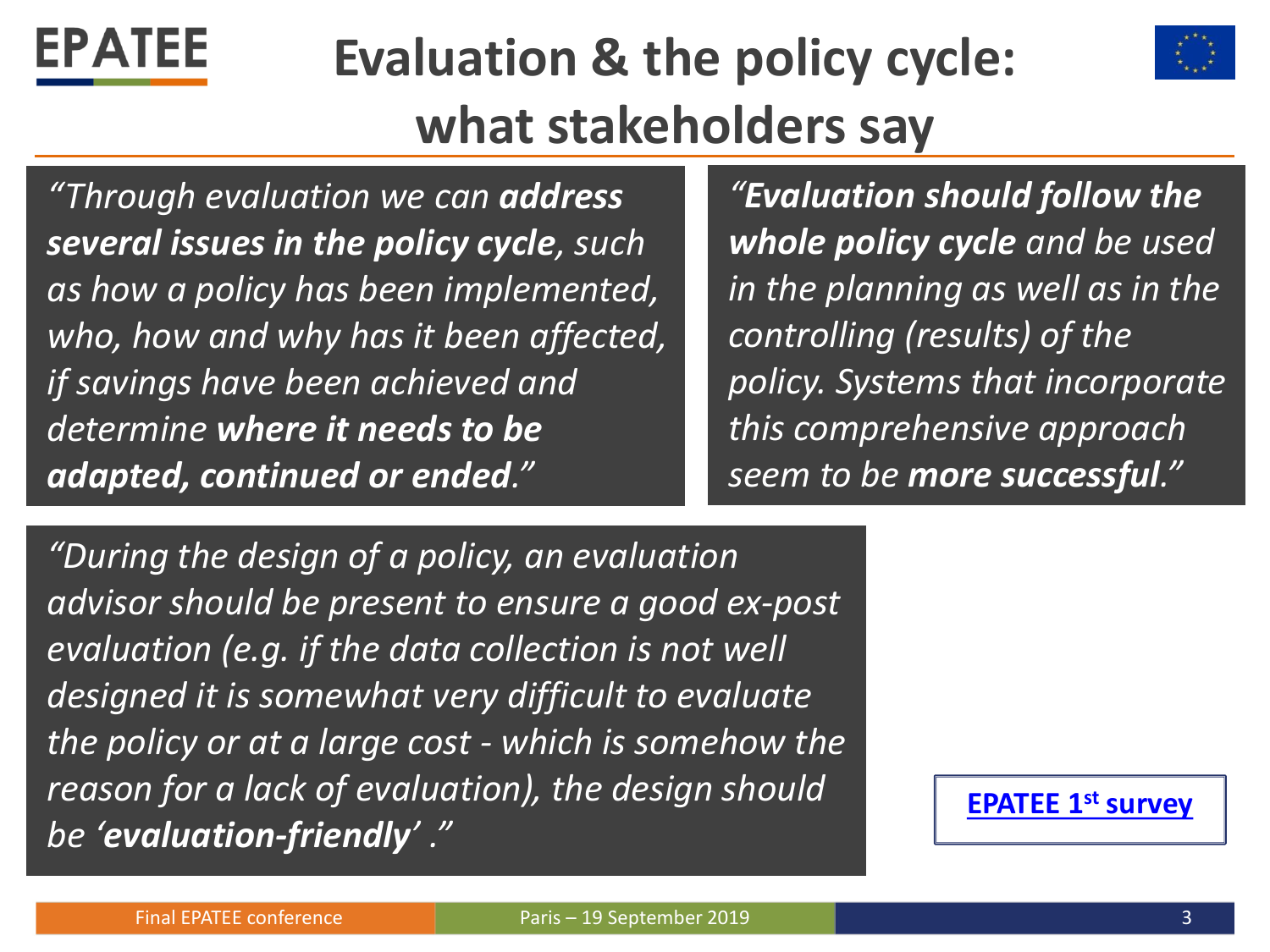



## **Evaluation & the policy cycle: A two-way integration**

*What inputs should policy developments provide to evaluation? (+ when and how?)*

**Policy**  developments **CONSISTENT AND REVALUATION** 

> *What inputs should evaluation provide to policy making? (+ when and how?)*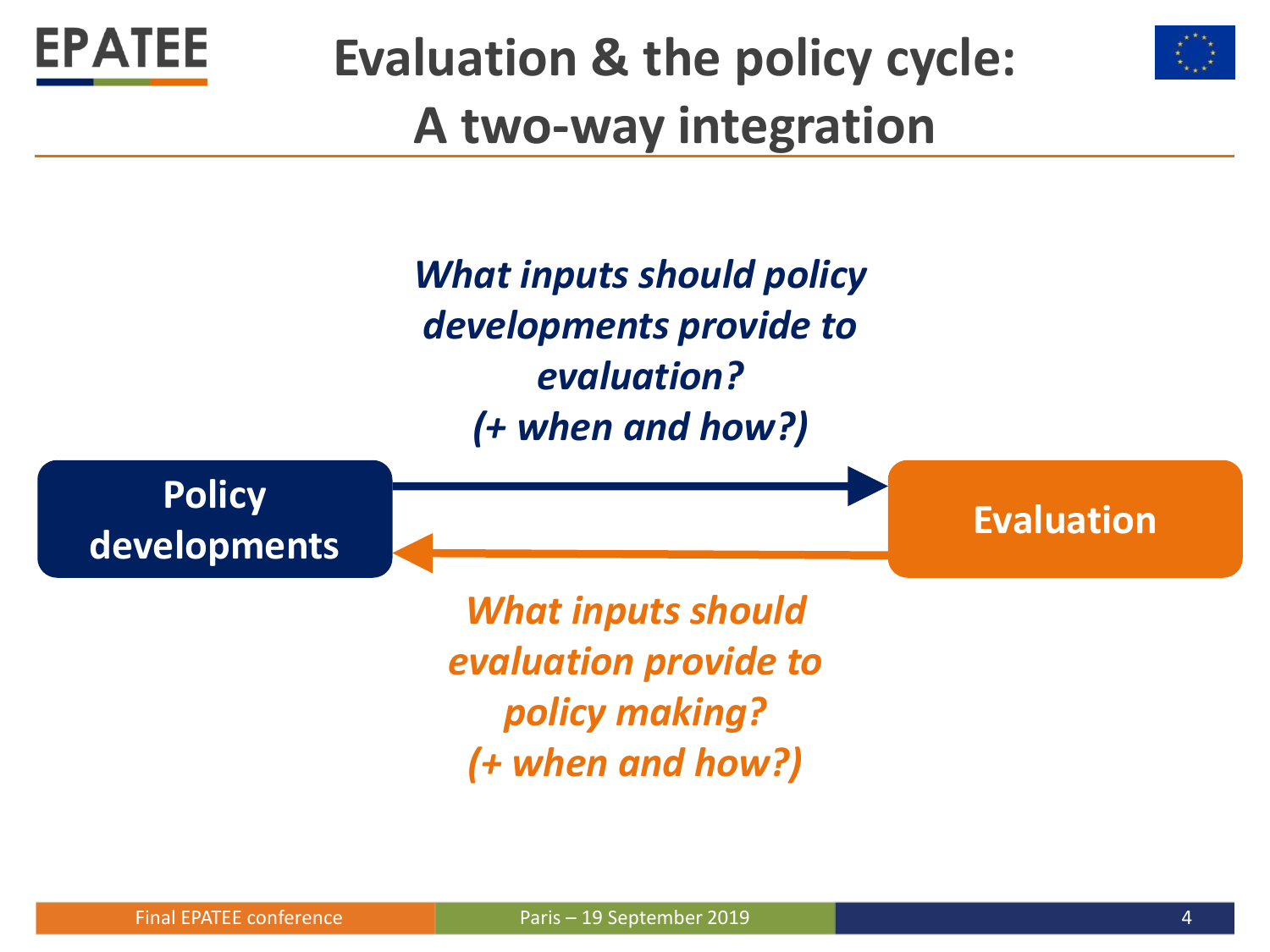## **Integrating evaluation into the policy cycle**



#### **SIMPLIFIED EVALUATION PROCESS**



**[Dedicated report](https://epatee.eu/system/tdf/epatee_integrating_evaluation_into_policy_cycle.pdf?file=1&type=node&id=54&force=1)**

**EPATEE**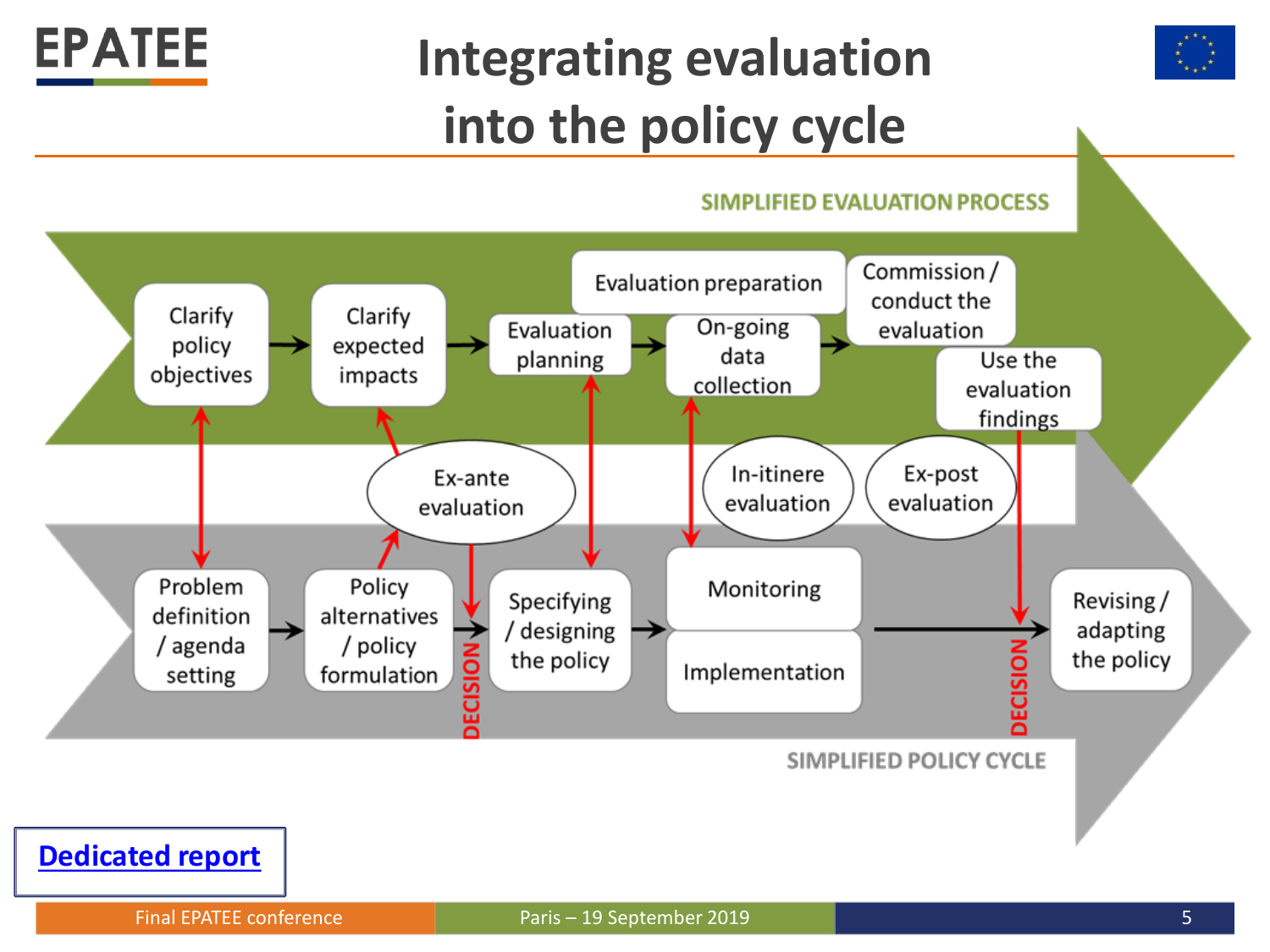

## **Issues / barriers to this integration**



**[EPATEE 2](https://epatee.eu/system/tdf/2018-06_epatee_second_survey_report_v1.6_0.pdf?file=1&type=node&id=54&force=1)nd survey**

| <b>Political will (top-</b>    | <b>Examples of barriers:</b>                          |
|--------------------------------|-------------------------------------------------------|
| management                     | Lack of interest, fear of the results, evaluation not |
| commitment)                    | always needed, turnover in the policymakers           |
| <b>Resource</b>                | <b>Examples of barriers:</b>                          |
| allocation (time,              | Lack of dedicated budget, lack of time to be involved |
| people, budget)                | or involve people in the evaluation process           |
| <b>Evaluation</b>              | <b>Examples of barriers:</b>                          |
| planning and                   | Difficulties to match timeframe for evaluation and    |
| preparation                    | timeframe for decision processes                      |
| <b>Communication</b>           | <b>Examples of barriers:</b>                          |
| and mutual                     | differences in the cultures or habits between         |
| understanding                  | decisional level and operational or technical level   |
| <b>Final EPATEE conference</b> | Paris - 19 September 2019<br>$6\phantom{1}$           |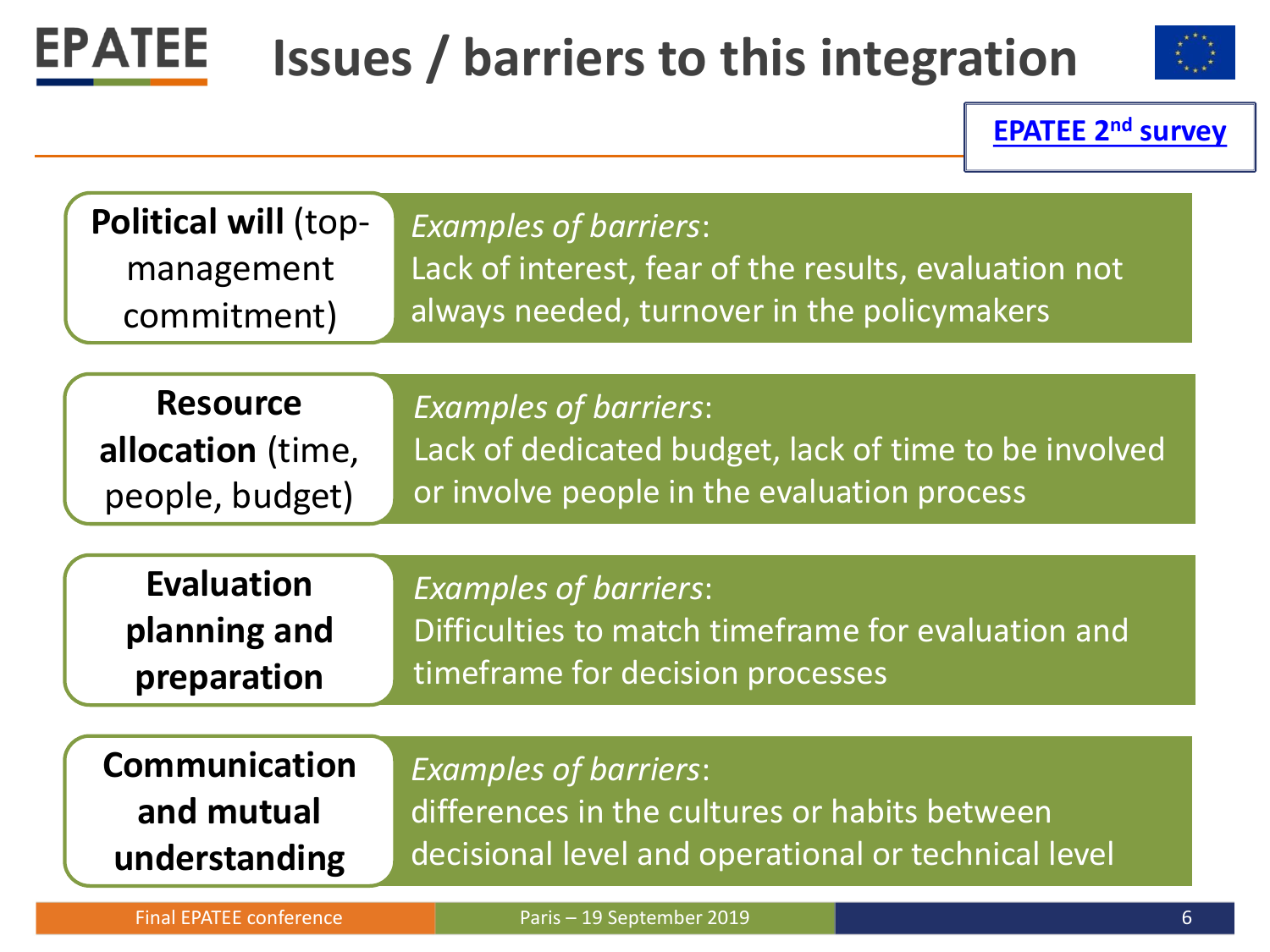

#### **Examples of good practices**





**Resource allocation** (time, people, budget)

- **Discuss evaluation means** when deciding the budget for the policy measure
- ✓ Define **criteria to assess the needs** in evaluation means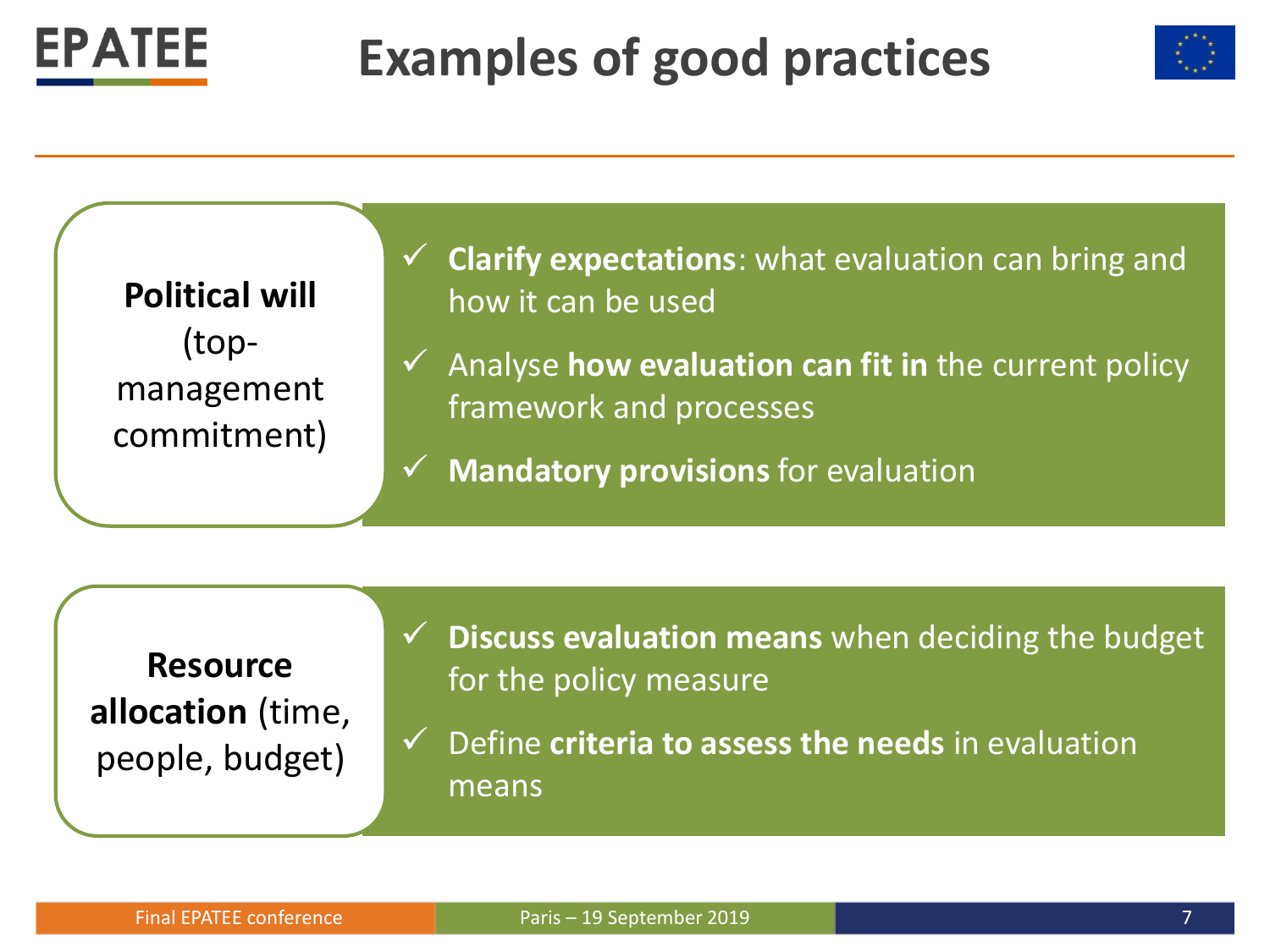

#### **How to put it in practice**



#### *Examples about Communication and mutual understanding*

| <b>SHORT-TERM ACTIONS</b>                                                                                                                                                                 | Purpose(s)                                                                                                                                                                                                                                                                                                          |
|-------------------------------------------------------------------------------------------------------------------------------------------------------------------------------------------|---------------------------------------------------------------------------------------------------------------------------------------------------------------------------------------------------------------------------------------------------------------------------------------------------------------------|
|                                                                                                                                                                                           |                                                                                                                                                                                                                                                                                                                     |
| Make sure the right contacts are identified<br>for each party to be involved                                                                                                              | communication<br>Ensure<br>the<br>along<br>easy<br>$\bullet$<br>an<br>evaluation process                                                                                                                                                                                                                            |
| Clarify the evaluation objectives, and<br>organise a feedback loop (when relevant)                                                                                                        | Ensure a shared understanding of the evaluation<br>$\bullet$<br>objectives (and thereby realistic expectations)                                                                                                                                                                                                     |
| <b>Facilitate</b><br>exchanges<br>between<br>policymakers, practitioners/implementers<br>and analysts/evaluators                                                                          | Maintain regular contacts between the evaluation<br>$\bullet$<br>team and evaluation recipients<br>Ensure a mutual understanding<br>$\bullet$<br>Take into account differences in viewpoints<br>$\bullet$<br>Foster closer collaboration between policymakers<br>$\bullet$<br>& officers and analysts & evaluators) |
| <b>MEDIUM-TERM ACTIONS</b>                                                                                                                                                                | Purpose(s)                                                                                                                                                                                                                                                                                                          |
| Maintain an updated list of contacts from<br>the different services and bodies involved<br>in the different stages of the policy                                                          | Maintain regular contacts<br>$\bullet$<br>Facilitate an easy communication<br>$\bullet$<br>Avoid<br>missing<br>outdated<br>or<br><b>links</b><br>the<br>in<br>communication loops                                                                                                                                   |
| <b>Facilitate capacity building and experience</b><br>sharing about evaluation issues (e.g.,<br>targeted workshops or trainings; technical<br>briefs; testimonies about past evaluations) | knowledge<br>about<br>Increase<br>and<br>awareness<br>evaluation                                                                                                                                                                                                                                                    |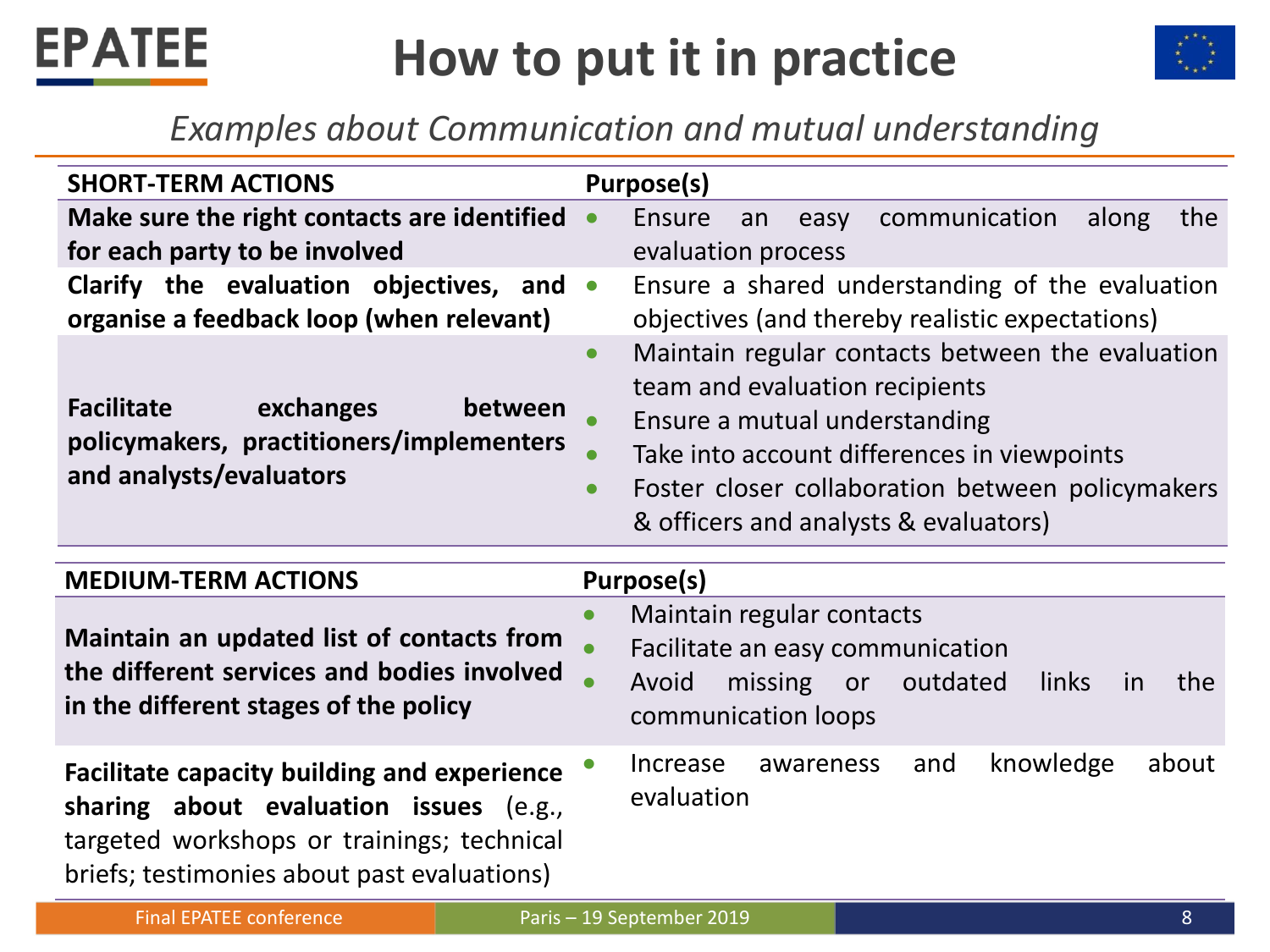



#### **Thank you for your attention**

#### **Time for discussion !**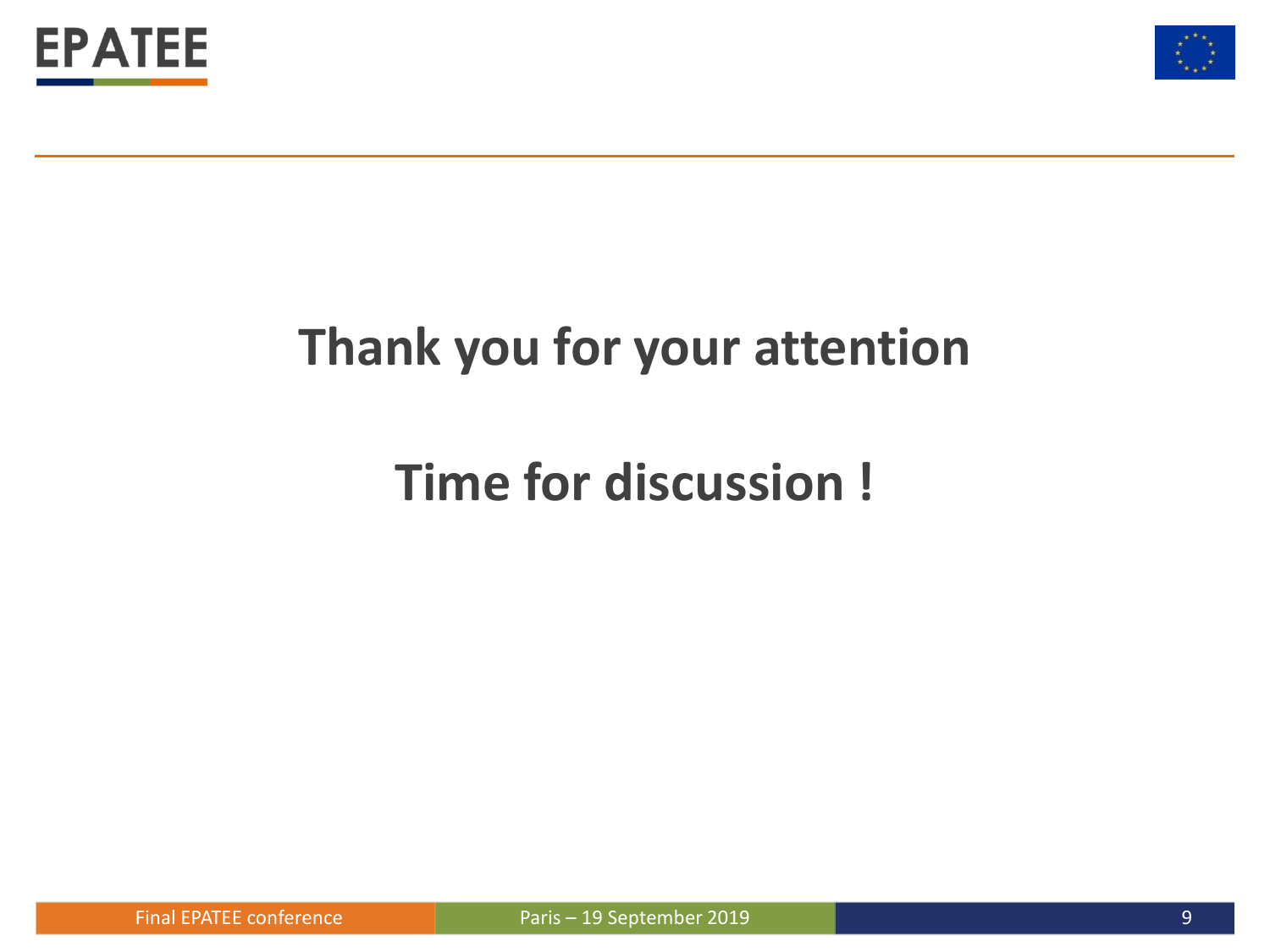



## **Zoom on the evaluation planning/preparation stage**